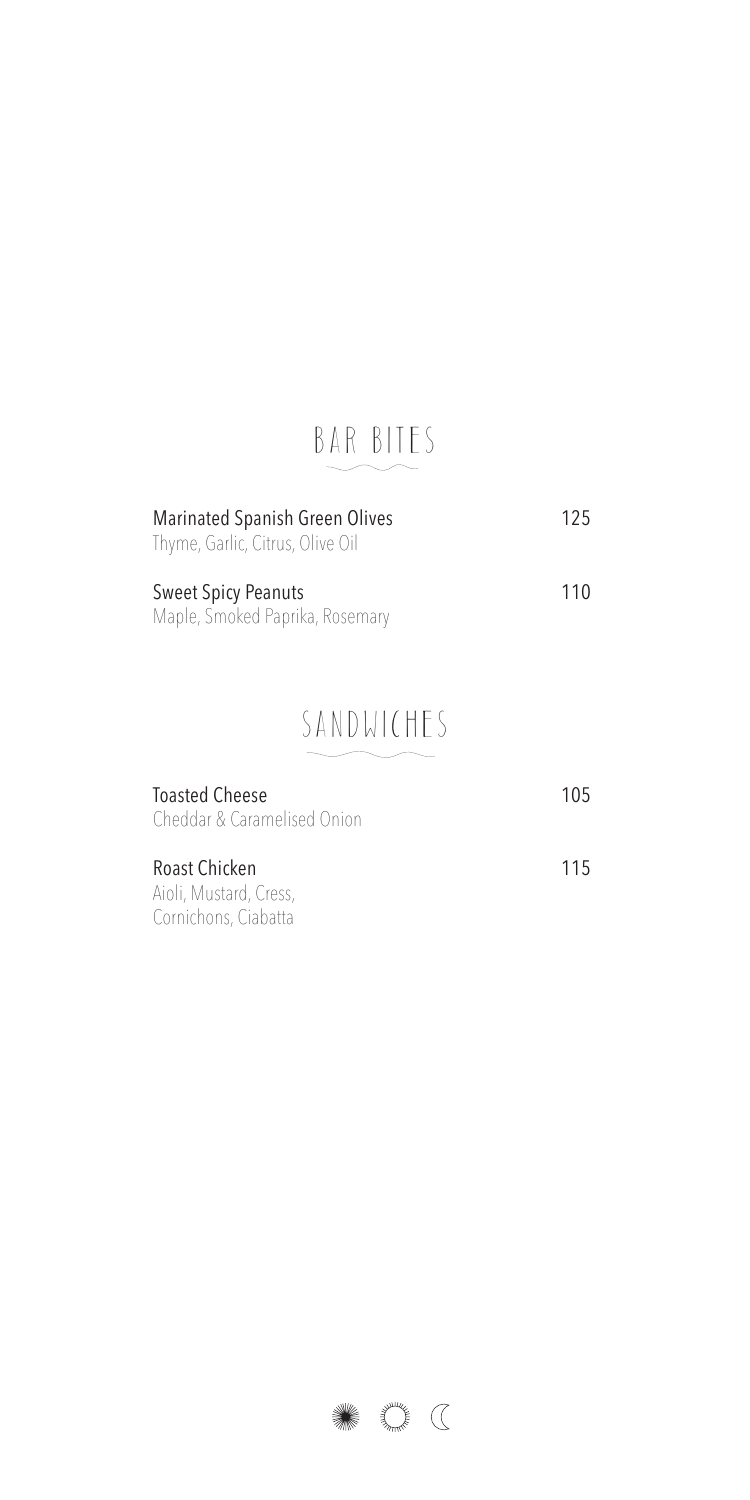# LIGHT BITES

| Oysters On The Half Shell<br>Au Natural                                                                                    | SQ  |
|----------------------------------------------------------------------------------------------------------------------------|-----|
| Prawn Cocktail<br>Pink Sauce, Gem Lettuce, Avocado, Lemon                                                                  | 155 |
| Salt & Pepper Squid<br>Parsley, Chilli, Aioli                                                                              | 135 |
| Carpaccio Of Beef<br>Rocket, Shaved Parmesan,<br>Balsamic, Lemon, Olive Oil                                                | 125 |
| Crudities<br>Radish, Fine Beans, Snap Peas, Cucumber,<br>Gem Lettuce, Soft Boiled Egg, Tumeric Dip                         | 135 |
| <b>Baptiste House Salad</b><br>Greens, Tomato, Cucumber, Red Cabbage, Feta,<br>Soft Boiled Egg, Crunchy Seeds, Vinaigrette | 125 |
| Add: Avocado & / Grilled Chicken                                                                                           | SO  |

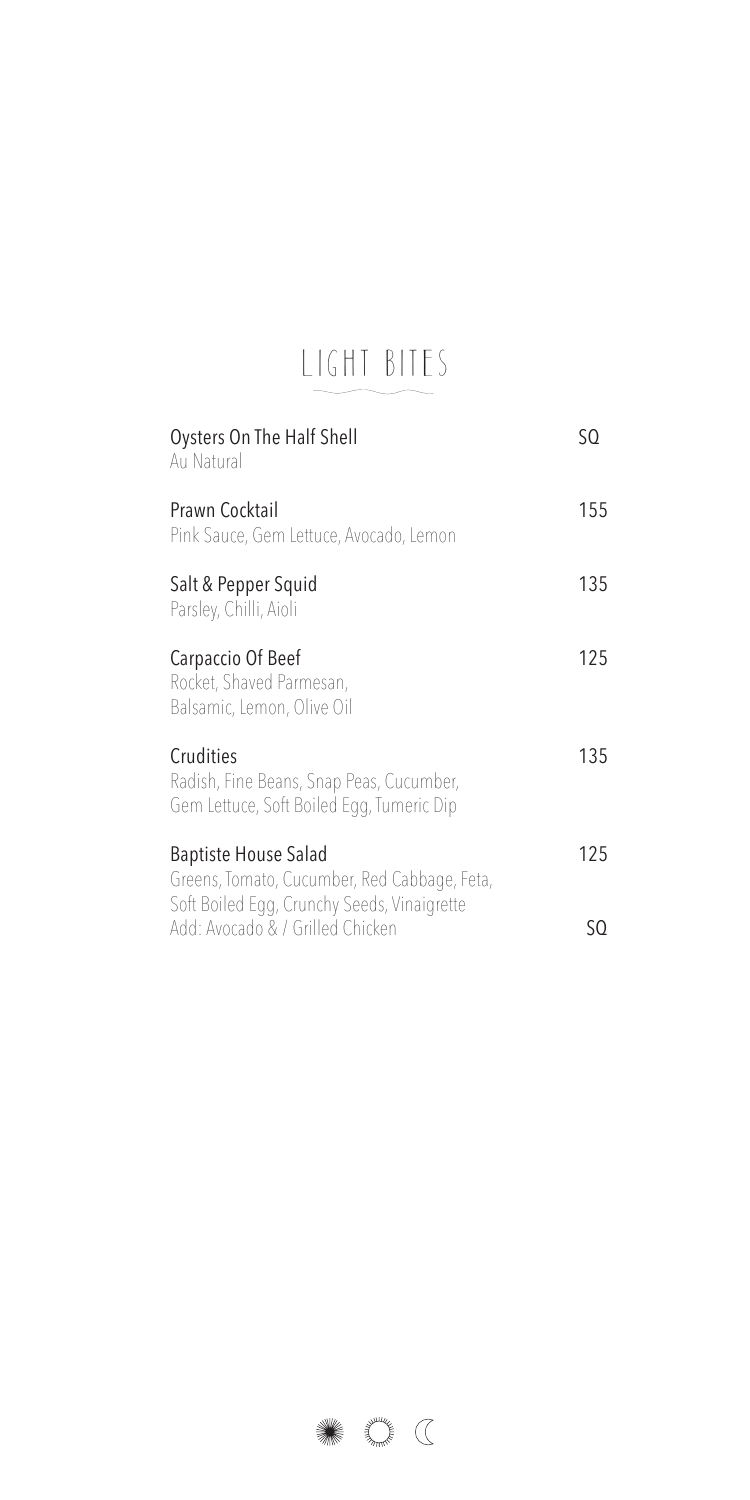## MAINS

| <b>Grilled Prawns</b><br>6 or 12, Lemon Butter / Spicy Lemon Garlic                                     | SQ  |
|---------------------------------------------------------------------------------------------------------|-----|
| <b>Grilled Crayfish</b><br>Lemon butter / Spicy Lemon Garlic                                            | SQ  |
| <b>White Wine Mussels</b><br>Shallots, Garlic, Thyme, Lemon, Crème & Baguette                           | 135 |
| Crispy Skin White Fish<br>Sea Salt, Lemon, Broccolini                                                   | 295 |
| <b>Mustard Fillet</b><br>Mustard Sauce, Fries                                                           | 325 |
| <b>Grilled Steak</b><br>Sirloin, Sauce Béarnaise, Fries                                                 | 225 |
| Beef Burger<br>200q Beef Patty, Cheddar, Pickles, Tomato,<br>Lettuce, Sliced Onion, Secret Sauce, Fries | 175 |
| Chicken Burger<br>Grilled Chicken Breast, Slaw, Spicy Aioli, Fries                                      | 165 |
| Char-Grilled Chicken<br>Lemon, Garden Herbs                                                             | 165 |
| Pan Roast Baby Squid<br>Sea Salt, Lemon, Parsley                                                        | 245 |